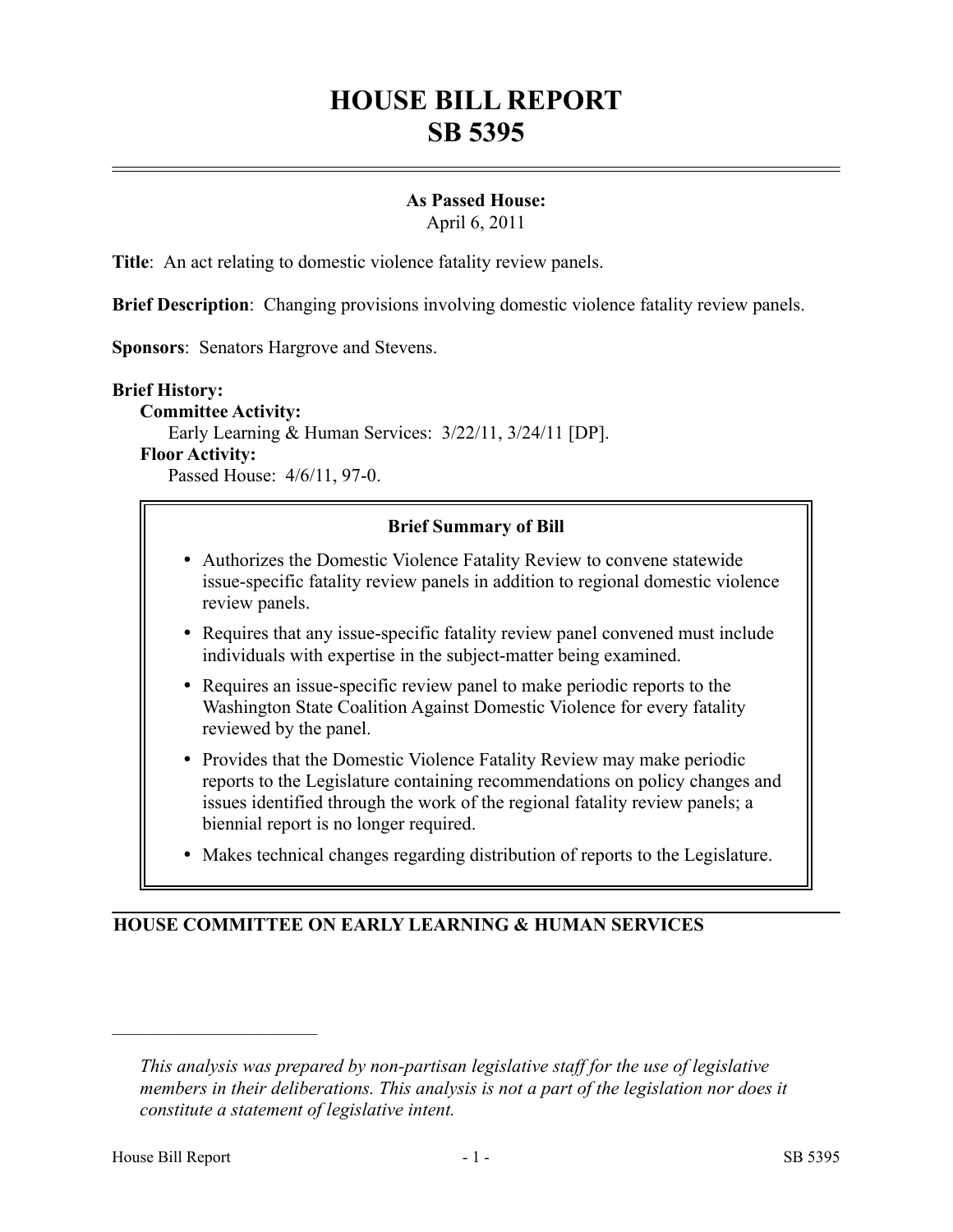**Majority Report**: Do pass. Signed by 9 members: Representatives Kagi, Chair; Roberts, Vice Chair; Walsh, Ranking Minority Member; Hope, Assistant Ranking Minority Member; Dickerson, Goodman, Johnson, Orwall and Overstreet.

**Staff**: Linda Merelle (786-7092).

## **Background**:

The Domestic Violence Fatality Review (DVFR) was formed in 1997, and began reviewing domestic violence fatality cases in 1998. In 2000 the Legislature established the fatality review process in statute. The Department of Social and Health Services contracts with the Washington State Coalition Against Domestic Violence to coordinate the review of domestic violence fatalities. There are fatality review panels in 16 counties. The DVFR has reviewed 84 cases from 1998 through 2010. Oral and written communication and documents shared within or produced by a regional domestic violence fatality review panel are confidential and not subject to disclosure or discovery by a third party. The representatives of a regional domestic violence fatality review are immune from civil liability for any activity related to reviews of particular fatalities as a result of good faith actions within established parameters and protocols.

The primary goals of the DVFR are to promote communication and collaboration among agencies that investigate and intervene in cases involving domestic violence, identify patterns in domestic violence-related fatalities, and make recommendations regarding investigations, the intervention, and the prevention of domestic violence.

The DVFR issues a statewide report in December in even-numbered years. The DVFR has published six reports. The most recent was issued in December 2010. Pursuant to statute, the December 2010 report was required to contain recommendations regarding whether the domestic violence review process should be continued or terminated by the Legislature. The DVFR has recommended that the Legislature continue the statutory authority for the fatality review panels. In its 2010 report, it has also recommended that the Legislature amend the statutory authority to allow for both regional panels and ad hoc review panels which focus on a particular issue or population.

## **Summary of Bill**:

In addition to the existing authority to convene regional domestic violence fatality review panels, the DVFR is authorized to convene statewide issue-specific review panels, gather information for use in those panels, and to provide training and technical assistance to the issue-specific panels. School teachers, guidance counselors, or personnel who work with student health services may be included in the regional review panels. Any statewide issuespecific panel convened must include individuals who have expertise in the subject-matter being examined. An issue-specific review panel must make periodic reports to the Washington State Coalition Against Domestic Violence, or other coordinating entity for every fatality reviewed by the panel.

The DVFR is no longer required to issue biennial reports, but may issue periodic reports containing its recommendations on policy changes that would improve program performance